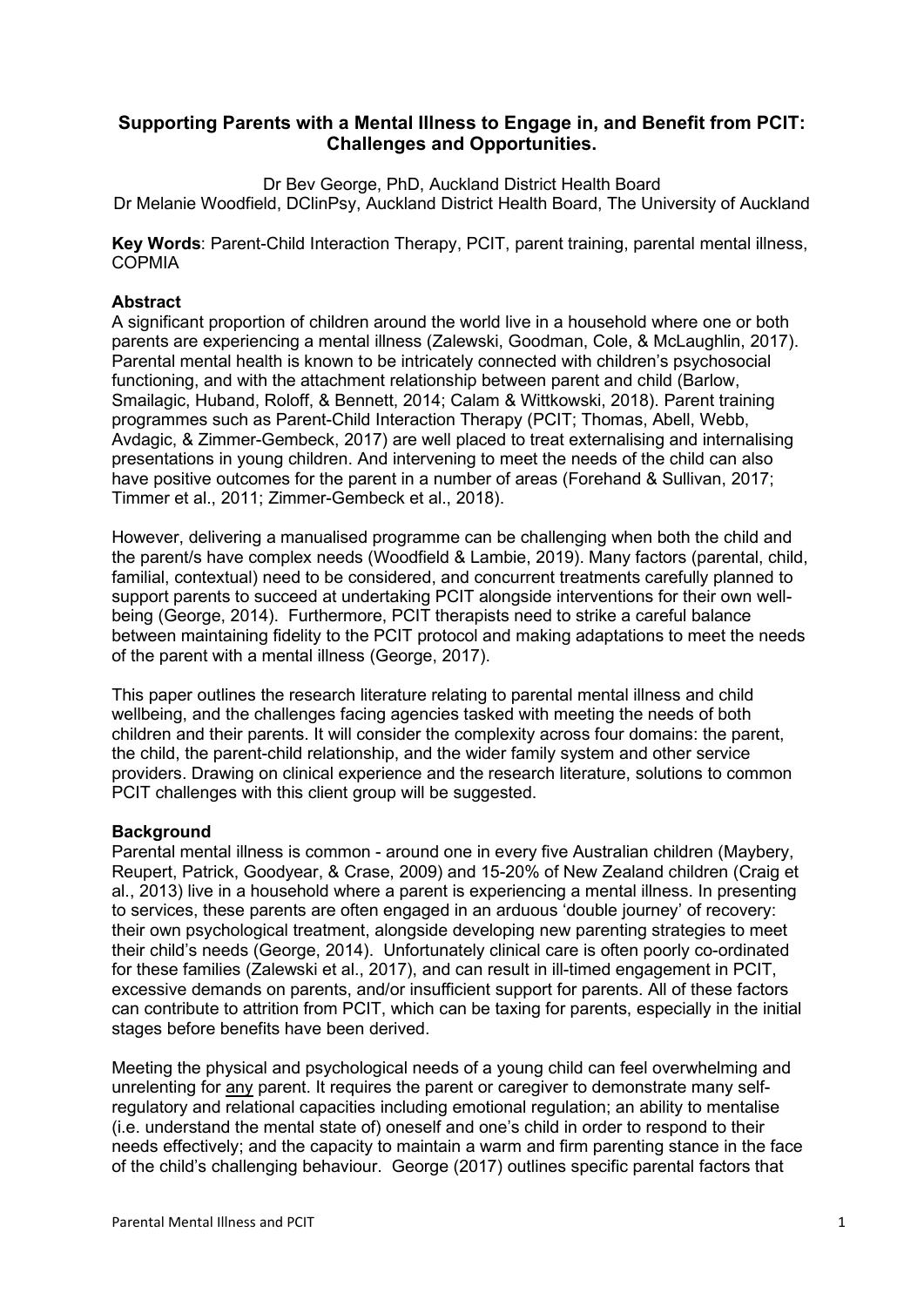can have a detrimental impact on children. These include holding negative attributions relating to the child; a lack of parental self-efficacy; parent difficulty regulating their arousal and emotions; and dysregulated parental behaviour in the form of aggression, fright or collapse; as well as high criticism and hostility; harsh punishment; inconsistent discipline; low warmth; low involvement; low encouragement; and low supervision. The absence of, or diminished positive parental capacities can also have a negative impact on children, including reduced parental reflective capacity or mentalising; low attunement and sensitive responding; and limited strategies to promote child emotional regulation. Johnson, Hawes, Eisenberg, Kohlhoff, and Dudeney (2017) describe various supportive emotion socialisation behaviours (ESBs) such as regular discussion of both parental and child emotion. The authors also describe non-supportive ESBs such as avoiding emotional discussion, invalidating a child's emotions, punishing or trying to quickly terminate emotional expression, and dismissing emotions as undesirable. According to Johnston et al. (2017), in a family with non-supportive ESBs, a child's emotional regulation skills will likely be under-developed, and child emotions may remain un-soothed and may escalate and trigger stressful parent-child interactions.

Parental mental illness and psychological distress (e.g. fatigue, distress, preoccupation) can impact parenting behaviour (e.g. attunement with the child), and have been linked to an increased risk for children's emotional and conduct difficulties (Barlow et al., 2014). Maternal insecure and unresolved attachment status predicts disrupted child attachment, likely mediated by poor parental reflective functioning or mentalising of their child (Slade, Grienenberger, Bernbach, Levy, & Locker, 2005). This is turn is linked to poor child socioemotional functioning and child conduct problems (Fonagy & Luyten, 2018), thereby adding further challenges to the family system. These can include maternal anger, confusion and fatigue; high levels of family turmoil and conflict (parent-child, inter-parent, and sibling); emotional difficulties for siblings; and a reversal in family hierarchy over time, with a gradual abdication of parents being in charge (George, 2017).

### **Problem Statement**

Parent training approaches for the treatment of childhood conduct problems are some of the most effective psychosocial interventions in child mental health (Scott & Gardner, 2015) and can benefit both the child and the parent's well-being (Forehand & Sullivan, 2017; Timmer et al., 2011; Zimmer-Gembeck et al., 2018). However, retaining parents in these effective programmes can be challenging, with attrition rates from PCIT ranging from 27% to 67%, and high maternal stress implicated in drop out from programmes (Barnett et al., 2017). PCIT is somewhat unique from other parent training programmes, in its provision of individualised real time coaching of parents with their child, which - when delivered responsively - may support parents to remain engaged (Barnett et al., 2017). This ability to individualise coaching presents both opportunity and challenge when providing PCIT to parents currently experiencing a mental illness. That is, a sensitive, effective treatment is needed, one that balances fidelity to the manualised PCIT protocol with responsiveness to the needs of both the child and the parent (George, 2017). The therapist needs to hold at least four domains in mind, i.e. the parent (level of well-being, attachment style, personal and parenting capacities); the child (attachment style, psychosocial functioning), the nature of the parent-child relationship, and the family system or wider context (parental hierarchy, other caregivers and family relationships) (George, 2014). Providing PCIT to families in which there is parental mental illness often also presents a systemic challenge: parent and child treatment teams and support systems are often delivered in isolation from one another. There is opportunity for PCIT to bridge these systems.

### **Solutions**

The above discussion has focussed on five main areas of challenge in offering PCIT to families in which parental mental illness is present. For each challenge, recommended ways of working or opportunities for enhancing PCIT's responsiveness will now be offered.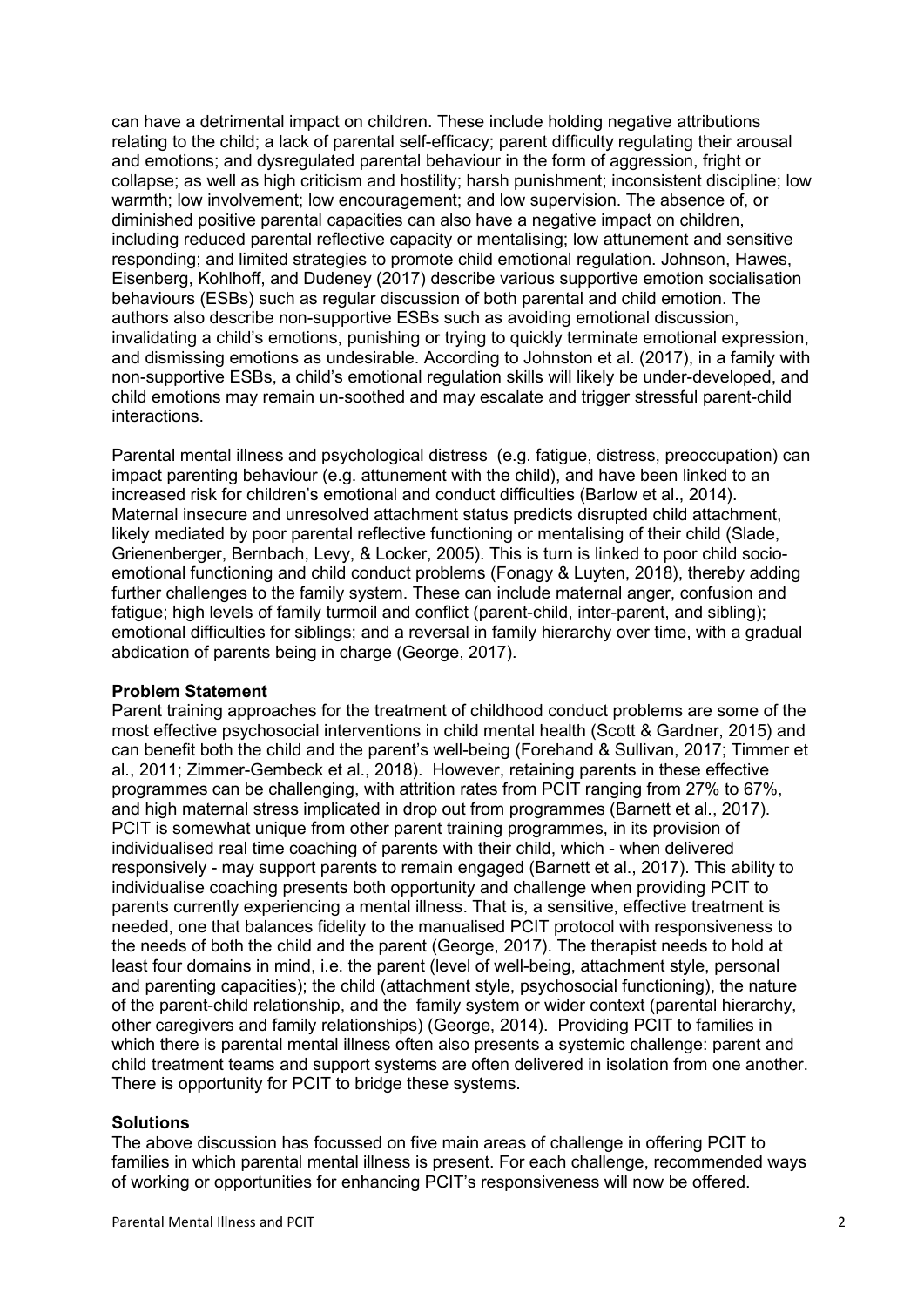Importantly, most of the recommendations serve two critical functions – they aim to fully mentalise the parent and family system, and to provide attuned clinician responsiveness. This process offers the parent a corrective attachment experience and a 'felt sense' of what the parent is being coached to provide for their child. Stated plainly, as therapists we do for the parent what they will go on to do for their child. We consider these elements essential to retaining families in PCIT and supporting them to derive optimal benefit.

### 1. 'Double Journey'

It is crucial to co-ordinate care and take parent needs, child needs, and the needs of the parent-child relationship into consideration (Zalewski et al., 2017). While PCIT's live coaching provides a natural opportunity for this within each session, we propose extending this 'dual focus outside of the PCIT suite. We advocate for regular, close liaison and collaboration between the parents' mental health clinicians and PCIT therapists to ensure mutual understanding of current parental well-being and personal therapeutic work, and the parenting work being undertaken (George, 2014). It is critical that demands upon the parent do not outweigh their resources and supports. Systemic collaboration provides the opportunity for sharing of psychological information (e.g. parental triggers and coping strategies); coordinated timing of parent and child treatment elements; and apt utilisation of available supports (e.g. adult emotion regulation skills groups, adult community support workers to enhance parental support networks). Establishing teams specifically to facilitate systemic co-ordination and collaboration, such as services for Children of Parents with a Mental Illness or Addiction (COPMIA) is likely to be helpful where these are not already available.

Another opportunity to extend parents with a mental illness further support is to have two PCIT therapists working with the family. This approach, while resource intensive, is in keeping with other therapies which are tasked with meeting complex client needs (e.g. Dialectical Behaviour Therapy (Linehan, 1987)). Where two therapists are seeing a family, one therapist can take the child aside at the end of the session, allowing the parents a short debrief of the session and a brief time to share any information not intended for the child to hear. Having two therapists available also increases continuity for families with less postponement of sessions due to one clinician's absence. It allows for enhanced case management between sessions - shared between therapists - such as supportive text messages, emails or phone calls. And it can make this intensive (and rewarding) work more sustainable for therapists.

### 2. Family Context

Often mothers attend child mental health appointments and/or parenting interventions alone. This can be due to single parenthood or the way the primary parenting role as been allocated. Mothers contending with child aggression and conduct problems can experience embarrassment, shame, fatigue, and restricted freedom, increased inter-parental conflict, and a subverted parental hierarchy (see George, 2017). For mothers with a mental illness, this can further jeopardise their well-being, increase their sense of isolation, and limit their resources. Conversely, father involvement in child treatment, and parental cooperation in parenting have a positive impact on child outcome (Piotrowska et al., 2017). To reduce maternal burden, enhance systemic supports and to correct the subverted parental hierarchy, we have found it helpful to present PCIT as a two-parent (or two-caregiver, e.g. parent-and-grandparent) intervention insisting on more than one caregiver attending.

According to the standard PCIT protocol, we encourage inter-parental consistency. We also foster inter-parent communication, support and encouragement, using the PRIDE skills as the basis of family validation (for example, encouraging parents to praise each other, and praising this when it occurs). If a parent cannot attend all PCIT sessions due to work commitments, we offer "mini-PCIT" to secondary caregivers (i.e. baseline, CDI teach and PDI teach sessions along with a few coaching sessions). To further support multiple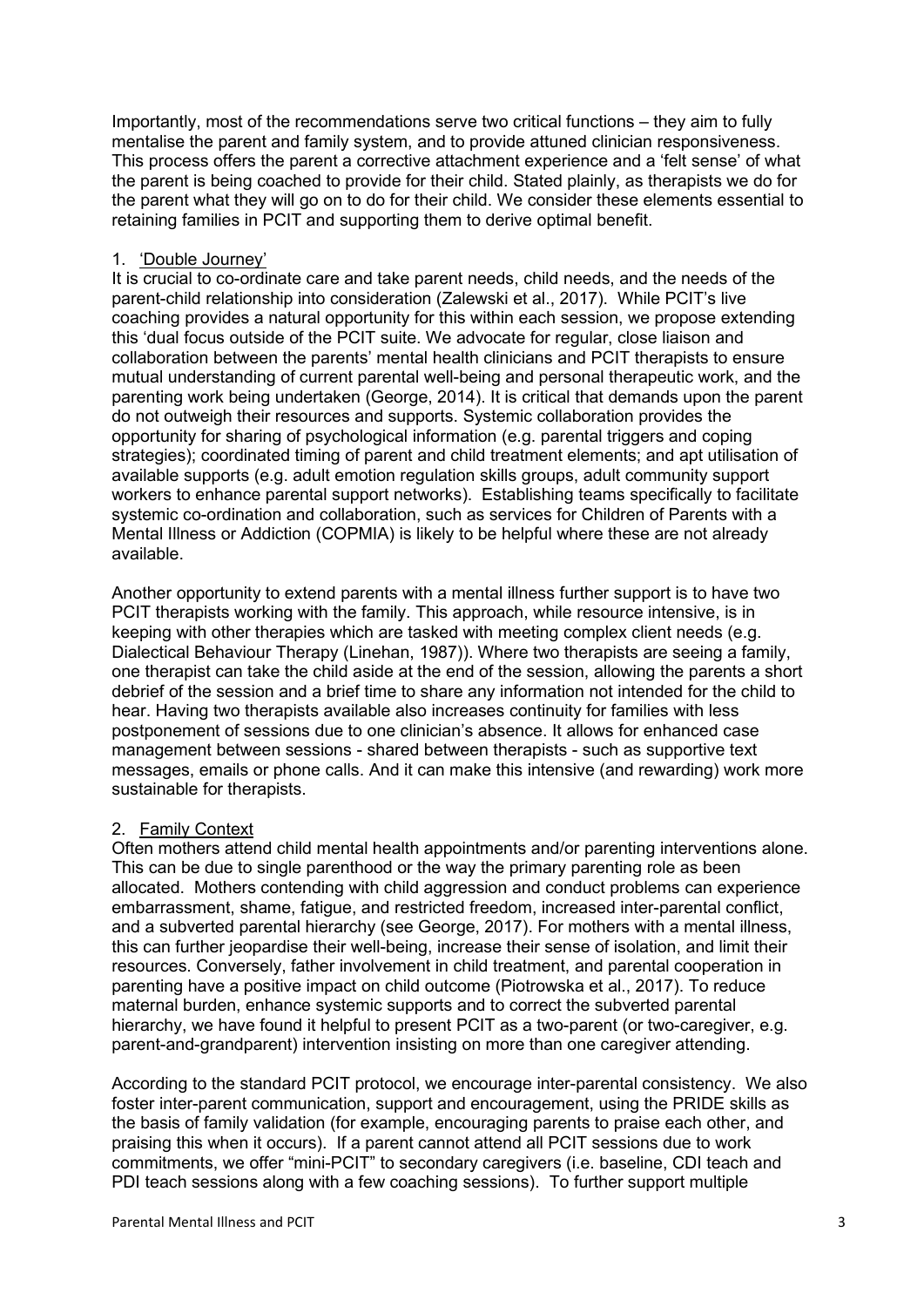caregiver attendance, we offer to write letters of support to employers, and provide childcare for siblings during PCIT sessions. Other ways in which we support the family system include offering sibling sessions to improve sibling relationships; offering home-based coaching sessions (particularly if PDI is proving difficult); and attending school meetings alongside parents to provide a consistent home-school formulation and intervention plan. When families are not able to attend sessions, we take the opportunity to have a phone conversation to validate and encourage parents with their 'double journey'.

#### 3. Parental attachment state of mind

We believe the standard PCIT programme with its positive and individualised coaching, and its live bug-in-the-ear support for parents during moments of high emotional arousal (both parent and child) and child behavioural challenge, provides an excellent fit for parents with mental health challenges, many of whom have an insecure or unresolved attachment state of mind. Awareness of parental triggers and coping strategies (e.g. dissociation) allows the PCIT coach to provide sensitive prompts, and we have had feedback from parents that focussing on the PRIDE skills has helped to reduce their dissociation and preoccupation. Standard PCIT provides parents with a positive attachment relationship (with the PCIT therapist) and new relational understandings and skills that may have been absent or limited in the parent's own relational history. PCIT coaching provides the parent with emotional coregulation; exposure to mentalising and positive attributions about both parent and child; training and coaching in play and pro-social and behavioural management skills, as well as direct exposure to and coaching in authoritative parenting (i.e. both warm and firm). Thus, PCIT supports under-developed parenting capacities to grow, as well as to change old relational models and patterns. For some parents, this is sufficient. For others, with particular attachment states of mind or relational sensitivities or patterns that interfere with their deriving benefit from PCIT, we would suggest small adaptations or augmentations. Importantly, these do not involve departing from standard PCIT content or lengthy delays in the PCIT therapy process, nor do they theoretically oppose PCIT principles. They can be easily integrated into standard PCIT.

Enhanced Coaching: Our approach to understanding the PCIT coaching needs of a parent with a particular attachment state of mind or relational sensitivity draws heavily from two sources. The first is Dr Beth Troutman's (2015) book on integrating behavioural and attachment-informed parent coaching. We incorporate Troutman's (2015) suggestions for matching PCIT coaching comments to a parent's attachment state of mind (e.g. supporting a parent with a preoccupied state of mind to let their child explore the toys and to wait for the child's approach.) We do not have the capacity to complete formal parent attachment assessments, but we listen to parents' language and themes in discussing their own experiences of being parented, and observe the parenting struggles they experience with their child, and try to ascertain their likely attachment state of mind.

The second influential resource is adjunctive material from the Circle of Security (COS) programme (Powell, Cooper, Hoffman, & Marvin, 2016). This programme provides a useful visual model of children's attachment needs, and parents' strengths and struggles in responding to them. COS suggests that there are three main areas of parenting response – providing a secure base to support child exploration, providing a welcoming and safe haven that provides mentalising and soothing, and providing warm and firm support to children (knowing when to follow a child's lead and when to take charge). Often, based on their own experience of being parented, a PCIT parent's struggle with one of more of these parenting areas is evident. We often briefly introduce the COS visual model to parents at a parentonly session where we review videotapes of PCIT sessions to enhance parent mentalising, to acknowledge parental strengths, and to support development in areas a parent finds difficult, often by prompting use of CDI and PDI skills. These parent-only sessions are clearly defined and often singular, so as not to impede the trajectory of the manualised programme (McNeil & Hembree-Kigin, 2011).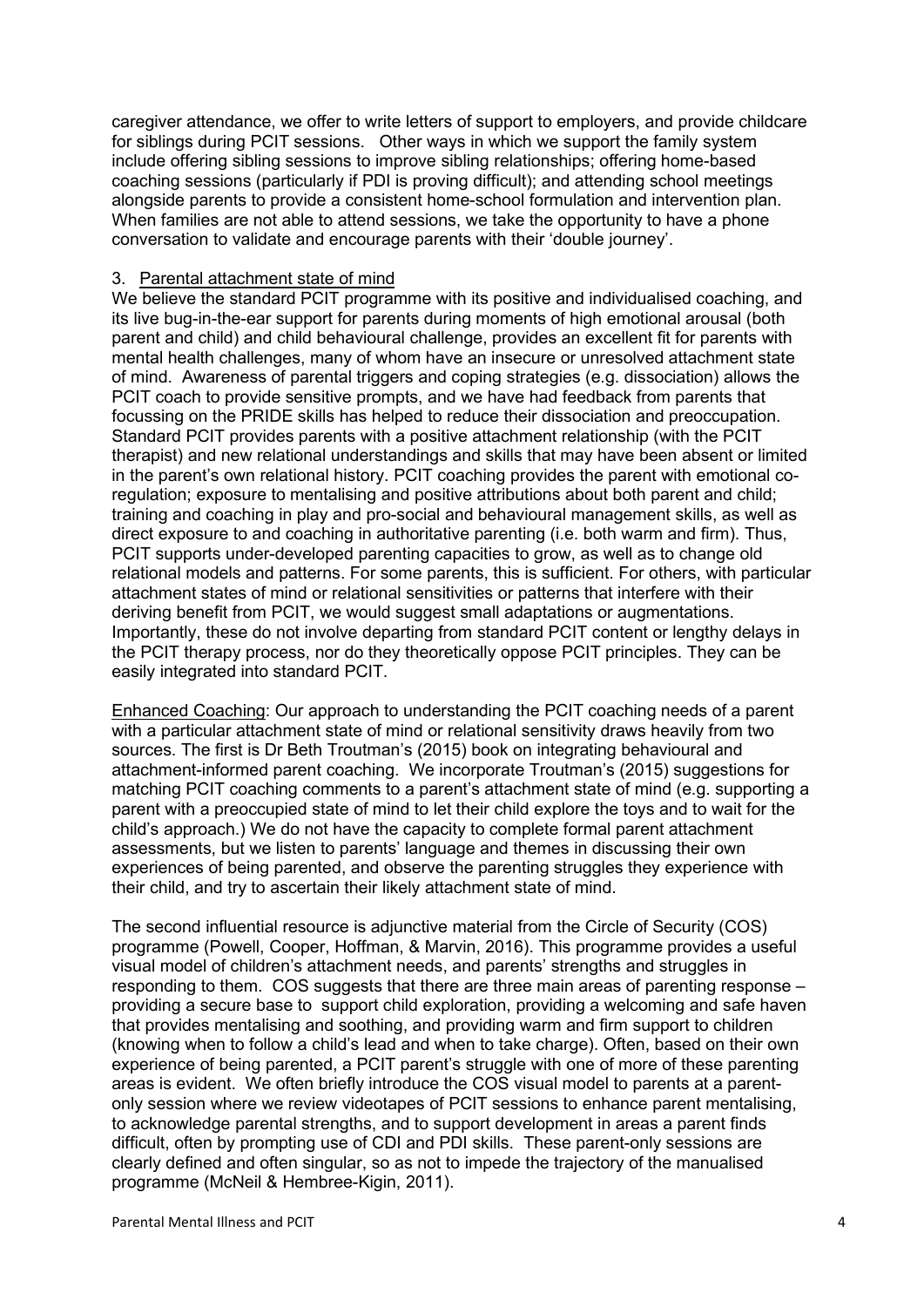For a good percentage of our PCIT parents with mental health struggles, we support them to attend the COS psycho-educational group following graduation from PCIT, after carefully clarifying with them the difference between "time in" and "time out", and the usefulness of each. Any parental theoretical or practical questions that arise during the group can be discussed in the monthly PCIT "booster" sessions that often continue for 2-3 months following graduation from PCIT. Family need (and feedback from adult treatment teams) determines the number of PCIT boosters offered.

## 4. Parent-child relationship

For families with disrupted attachment and behavioural difficulties, we focus on both the behavioural mechanics of the parent-child interaction (using baseline DPICS data and observations of coercive cycles) as well as the observed child attachment style. Standard PCIT and attachment-augmented coaching then targets the identified struggles as discussed above. Notably, this is typically achieved through the use of standard CDI and PDI skills, augmented with observations targeting mentalising and offering positive (child and parent) attributions (e.g. "Your son is really wanting to please you. Your clear command helped him to do what you wanted."). Coaching also draws attention to dyadic attachment struggles (e.g. for a child with avoidant attachment: "He looks unsure. He is looking for your eyes……How reassuring for him to be met with such a welcoming smile."). For an ambivalent dyad with inconsistent parental availability, coaching can help prevent the parent unconsciously keeping the child focussed on the attachment relationship, and therefore remaining hypervigilant to parental availability (Troutman, 2015). Coaching for such a dyad could support a parent to understand when to let the child self-regulate and when to provide support. Coaching such a dyad through time out often involves intense emotional struggles, and thus preparatory coaching of parental ESBs may be helpful. Typically we start with supporting child and parent comfort with descriptions of positive affect, gradually building to more difficult emotions such as anger. The COS concept of parents' "being with" their child's emotion (and not trying to fix it or distract away from it) can be a powerful learning experience during coaching.

### 5. Child

Children's externalising and internalising difficulties develop as a result of multiple influences, and relationships between parents and children involve bi-directional effects – we cannot blame a parent with a mental illness for their child's difficulties (Zalewski et al., 2017). However children of parents with a mental illness are at increased risk for psychiatric disorder (see Barlow et al., 2014) and are often exposed to high parental arousal or emotional states, and unpredictable or inconsistent behaviours (including parenting responses). They are at risk for disrupted attachment relationships and under-developed emotional regulation and pro-social skills, and internalising and externalising presentations (see Zalewski et al., 2017). Standard PCIT is likely to be sufficient for many of these children. Where indicated, the following adjunctive material may be useful: direct teaching of emotional regulation skills (tummy breathing, sensory noticing) to the parent-child dyad so that parents can support practice at home; clinician administered and/or modelled ESBs; age-appropriate child psycho-education regarding parental mental health struggles with the whole family to open this up as a possible topic of family discussion; and assessment of child's mental health status with referral to other services as required. We also consider the child's attachment state of mind, and make adjustments. For example (as suggested by Troutman (2015)) easing the end of special play time for children with ambivalent attachment.

## **Conclusion**

Results from our PCIT clinic indicate that parents undergoing a "double journey" of personal therapy and parent training (PCIT) engage well and derive benefit from PCIT with few adaptations or augmentations (Woodfield & Lambie, 2019). Providing PCIT to families with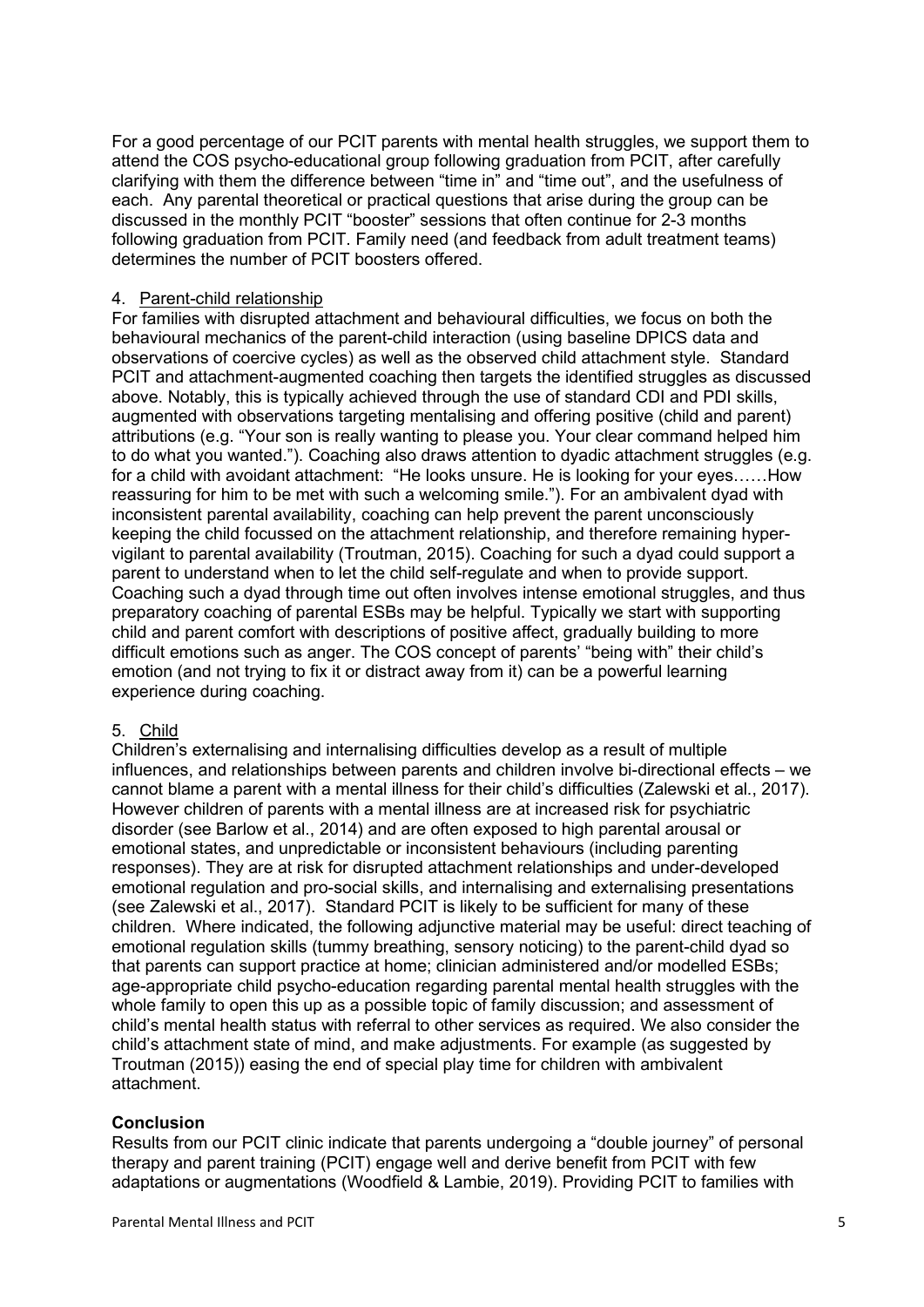parental mental health challenges presents opportunities for systemic collaboration and a 'whole family' approach that takes into consideration the needs of the parent, the family system, the child, and the parent-child relationship. It allows for a privileged therapist-parent relationship which can support significant change in parent and child internal working models of relationship, attributions and attachment behaviours; as well as the growth of many positive parenting skills and child pro-social behaviours.

#### **References**

- Barnett, M. L., Niec, L. N., Peer, S. O., Jent, J. F., Weinstein, A., Gisbert, P., & Simpson, G. (2017). Successful Therapist–Parent Coaching: How In Vivo Feedback Relates to Parent Engagement in Parent–Child Interaction Therapy. *Journal of Clinical Child and Adolescent Psychology, 46*(6), 895-902. doi:10.1080/15374416.2015.1063428.Barlow, J., Smailagic, N., Huband, N., Roloff, V., & Bennett, C. (2014). Group-based parent training programmes for improving parental psychosocial health. *Cochrane Database of Systematic Reviews, CD002020*(5).
- Barnett, M. L., Niec, L. N., Peer, S. O., Jent, J. F., Weinstein, A., Gisbert, P., & Simpson, G. (2017). Successful Therapist–Parent Coaching: How In Vivo Feedback Relates to Parent Engagement in Parent–Child Interaction Therapy. *Journal of Clinical Child and Adolescent Psychology, 46*(6), 895-902. doi:10.1080/15374416.2015.1063428
- Calam, R., & Wittkowski, A. (2018). Parents with Serious Mental Health Problems. In M. R. Sanders & T. G. Mazzucchelli (Eds.), *The Power of Positive Parenting: Transforming the Lives of Children, Parents, and Communities Using the Triple P System*. U.K.: Oxford University Press.
- Craig, E., Reddington, A., Adams, J., Dell, R., Jack, S., Oben, G., . . . Simpson, J. (2013). *The Health of Children and Young People with Chronic Conditions and Disabilities in the Northern District Health Boards.* Dunedin, NZ: Child and Youth Epidemiology Service, University of Otago.
- Fonagy, P., & Luyten, P. (2018). Conduct problems in youth and the RDoC approach: A developmental, evolutionary-based view. *Clinical Psychology Review, 64*, 57-76. doi[:https://doi.org/10.1016/j.cpr.2017.08.010](https://doi.org/10.1016/j.cpr.2017.08.010)
- Forehand, R., & Sullivan, A. D. (2017). Adult Psychopathology, Parenting, and Children: Are There Any Simple Answers? *Clinical Psychology: Science and Practice, 24*(4), 389-391. doi:10.1111/cpsp.12214
- George, B. (2014). How Can I Put Parenting On Hold? Is it possible to successfully engage in a "double journey" of concurrent individual and parenting therapeutic work? . *Journal of the New Zealand College of Clinical Psychologists, 24*(2), 27-32.
- George, B. (2017). When an evidence-based behavioural intervention (Parent-Child Interaction Therapy [PCIT]) for severe child conduct problems isn't successful, can it's augmentation with attachment, attributional, emotional coaching and mentalising strategies promote change? A case conceptualisation of a family in turmoil. *Journal of the New Zealand College of Clinical Psychologists*.
- Johnson, A. M., Hawes, D. J., Eisenberg, N., Kohlhoff, J., & Dudeney, J. (2017). Emotion socialization and child conduct problems: A comprehensive review and meta-analysis. *Clinical Psychology Review, 54*, 65-80. doi:10.1016/j.cpr.2017.04.001
- Linehan, M. M. (1987). Dialectical Behavior Therapy for borderline personality disorder: Theory and method. *Bulletin of the Menninger Clinic, 51*(3), 261-276.
- Maybery, D., Reupert, A., Patrick, K., Goodyear, M., & Crase, L. (2009). Prevalence of parental mental illness in Australian families. *Psychiatric Bulletin, 33*(1), 22-26.
- McNeil, C. B., & Hembree-Kigin, T. L. (2011). *Parent-Child Interaction Therapy* (2nd ed.): Springer.
- Piotrowska, P. J., Tully, L. A., Lenroot, R., Kimonis, E., Hawes, D., Moul, C., . . . Dadds, M. R. (2017). Mothers, Fathers, and Parental Systems: A Conceptual Model of Parental Engagement in Programmes for Child Mental Health—Connect, Attend, Participate, Enact (CAPE). *Clinical Child and Family Psychology Review, 20*(2), 146-161. doi:10.1007/s10567-016-0219-9
- Powell, B., Cooper, G., Hoffman, K., & Marvin, B. (2016). *The Circle of Security Intervention: Enhancing Attachment in Early Parent-Child Relationships*: Guilford Press.
- Scott, S., & Gardner, F. (2015). Parenting programs. In A. Thapar, D. S. Pine, J. F. Leckman, S. Scott, M. J. Snowling, & E. Taylor (Eds.), *Rutter's Child and Adolescent Psychiatry*.
- Slade, A., Grienenberger, J., Bernbach, E., Levy, D., & Locker, A. (2005). Maternal reflective functioning, attachment, and the transmission gap: a preliminary study. *Attach Hum Dev, 7*(3), 283-298. doi:10.1080/14616730500245880